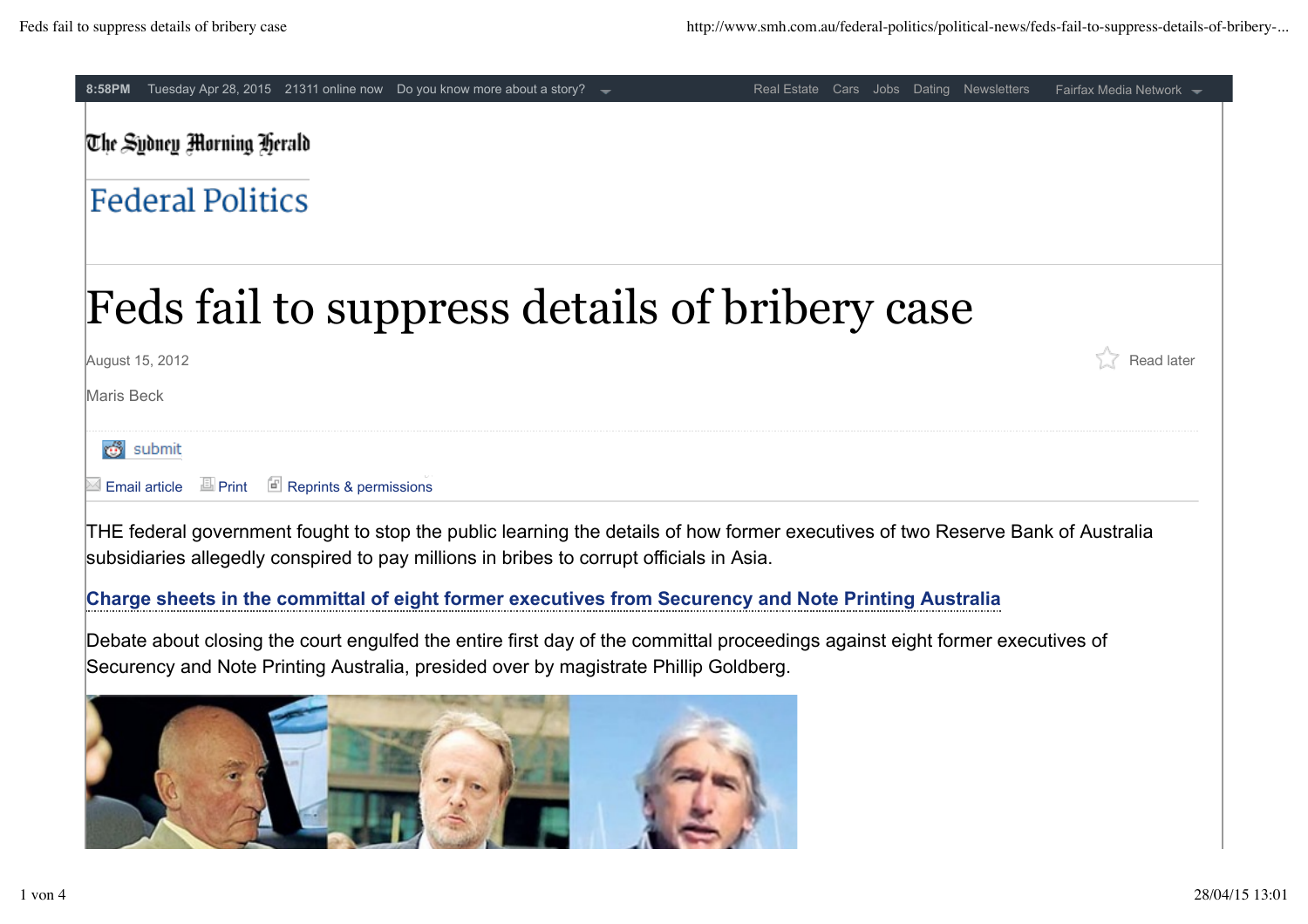

Government Solicitor James Forsaith, at the request of the Department of Foreign Affairs and Trade had argued on Monday that an open court would lead to exposure of information that would ''damage Australian foreign relations and is prejudicial to the administration of justice''.

But legal counsel for *The Age*, Veronica Scott, argued successfully that the case was ''an extremely important proceeding of a matter of public interest'' and that ''embarrassment or sensitivity to the Commonwealth government or to DFAT or to any other Commonwealth official is not in itself a ground [to close the court]''.

It was not until yesterday that prosecutor Nicholas Robinson, SC, delivered his opening statement, telling the court the accused conspired to bribe bank officials in Vietnam, Malaysia and Indonesia - which had code names such as ''beanland'' and ''Kaiser country''. ''Each defendant knew of the corrupt arrangement,'' he said. The payments allegedly helped the companies secure contracts to supply plastic banknotes.

Mr Robinson said the accused believed their competitors, the paper banknote suppliers they called ''the Brotherhood'', would pay the bribes if they did not. He said the Reserve Bank was under pressure to get more business.

One of three agents who allegedly brokered the bribes, Colonel Anh Ngoc Luong had, according to correspondence from senior Australian trade commissioner Elizabeth Masamune to the accused, ''been successful in obtaining contracts for a number of Australian companies to date''.